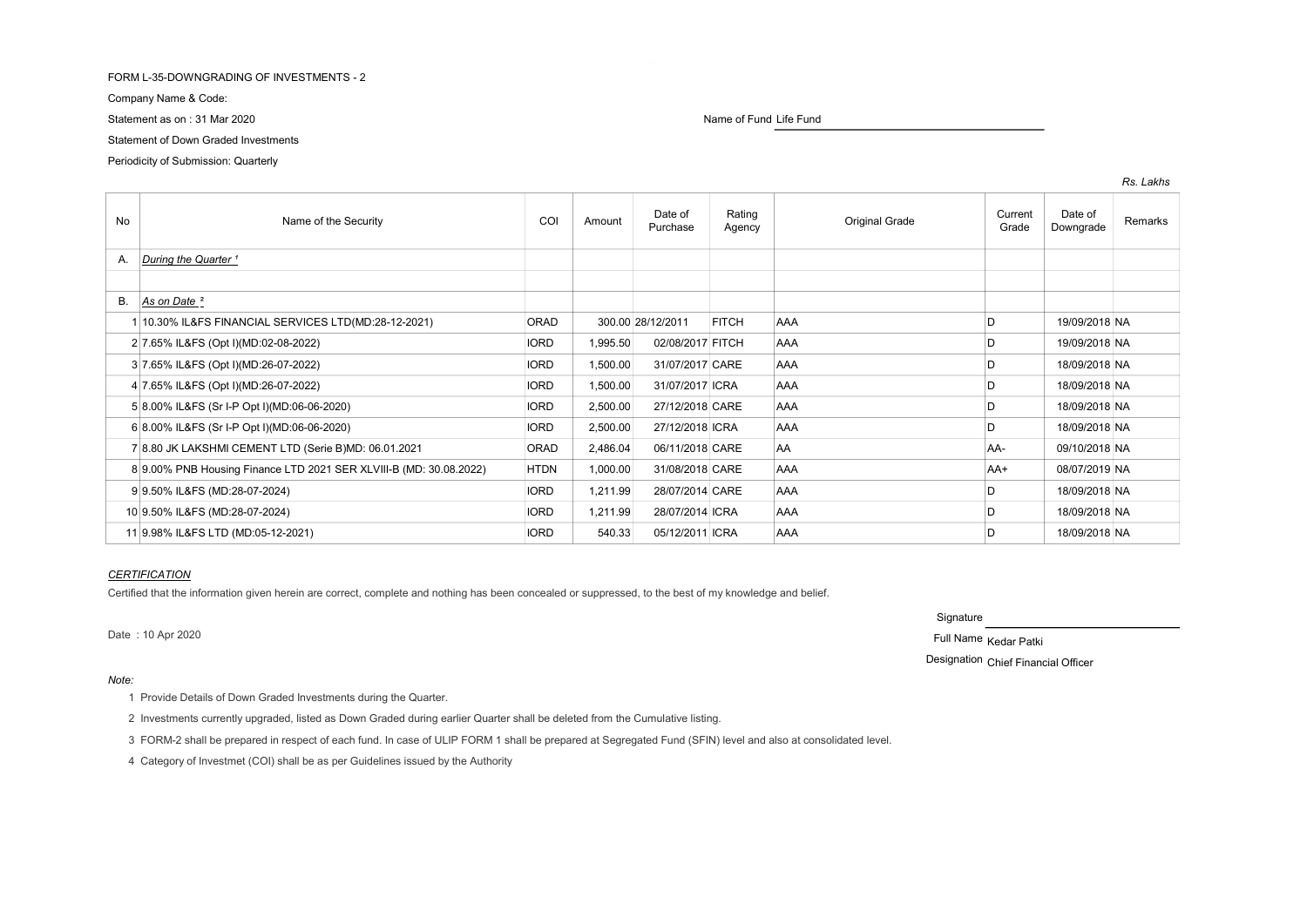## FORM L-35-DOWNGRADING OF INVESTMENTS - 2

Company Name & Code:

# Statement of Down Graded Investments

Periodicity of Submission: Quarterly

| <b>No</b> | Name of the Security                                                 | COI         | Amount   | Date of<br>Purchase | Rating<br>Agency | Original Grade | Current<br>Grade | Date of<br>Downgrade | Remarks |
|-----------|----------------------------------------------------------------------|-------------|----------|---------------------|------------------|----------------|------------------|----------------------|---------|
| А.        | During the Quarter <sup>1</sup>                                      |             |          |                     |                  |                |                  |                      |         |
|           |                                                                      |             |          |                     |                  |                |                  |                      |         |
| В.        | As on Date <sup>2</sup>                                              |             |          |                     |                  |                |                  |                      |         |
|           | 10.30% IL&FS FINANCIAL SERVICES LTD(MD:28-12-2021)                   | <b>ORAD</b> | 525.00   | 28-Dec-11 FITCH     |                  | <b>AAA</b>     | D                | 19-Sep-18 NA         |         |
|           | 2 7.65% IL&FS (Opt I)(MD:02-08-2022)                                 | <b>IORD</b> | 1,125.00 | 27-Oct-17 FITCH     |                  | <b>AAA</b>     |                  | 19-Sep-18 NA         |         |
|           | 3 8.07 Energy Efficiency Services Ltd. (Sr 1 St B) (MD : 20.09.2021) | <b>ORAD</b> | 508.50   | 18-Jul-17 CARE      |                  | AA             | AA-              | 30-Sep-19 NA         |         |
|           | 4 8.07 Energy Efficiency Services Ltd. (Sr 1 St C) (MD : 20.09.2023) | <b>ORAD</b> | 1,031.94 | 18-Jul-17 CARE      |                  | AA             | AA-              | 30-Sep-19 NA         |         |
|           | 5 8.25% IDFC FIRST BANK LIMITED (MD: 14.07.2022)                     | <b>ECOS</b> | 1,039.87 | 14-Jul-17 BWR       |                  | <b>AAA</b>     | AA+              | 03-Oct-19 NA         |         |
|           | 6 8.80 JK LAKSHMI CEMENT LTD (Serie B)MD: 06.01.2021                 | <b>ORAD</b> | 4,062.48 | 25-Sep-17 CARE      |                  | AA             | AA-              | 09-Oct-18 NA         |         |
|           | 7 8.90% IL&FS(Opt III) (MD:15-03-2021)                               | <b>IORD</b> | 750.00   | 15-Mar-16 FITCH     |                  | <b>AAA</b>     |                  | 19-Sep-18 NA         |         |
|           | 8 9.50% IL&FS (MD:28-07-2024)                                        | <b>IORD</b> | 975.00   | 28-Jul-14 CARE      |                  | <b>AAA</b>     |                  | 18-Sep-18 NA         |         |
|           | 9 9.50% IL&FS (MD:28-07-2024)                                        | <b>IORD</b> | 975.00   | 28-Jul-14 ICRA      |                  | <b>AAA</b>     |                  | 18-Sep-18 NA         |         |
|           | 10 9.98% IL&FS LTD (MD:05-12-2021)                                   | <b>IORD</b> | 195.00   | 05-Dec-11 ICRA      |                  | <b>AAA</b>     | D                | 18-Sep-18 NA         |         |

# **CERTIFICATION**

Certified that the information given herein are correct, complete and nothing has been concealed or suppressed, to the best of my knowledge and belief.

# Date : Apr 10, 2020 **Full Name Kedar Patki**

### Note:

1 Provide Details of Down Graded Investments during the Quarter.

2 Investments currently upgraded, listed as Down Graded during earlier Quarter shall be deleted from the Cumulative listing.

3 FORM-2 shall be prepared in respect of each fund. In case of ULIP FORM 1 shall be prepared at Segregated Fund (SFIN) level and also at consolidated level.

4 Category of Investmet (COI) shall be as per Guidelines issued by the Authority

Signature

Designation Chief Financial Officer

Statement as on :31 Dec 2019 **Name of Fund Unit Linked Fund** Unit Linked Fund

Rs. Lakhs